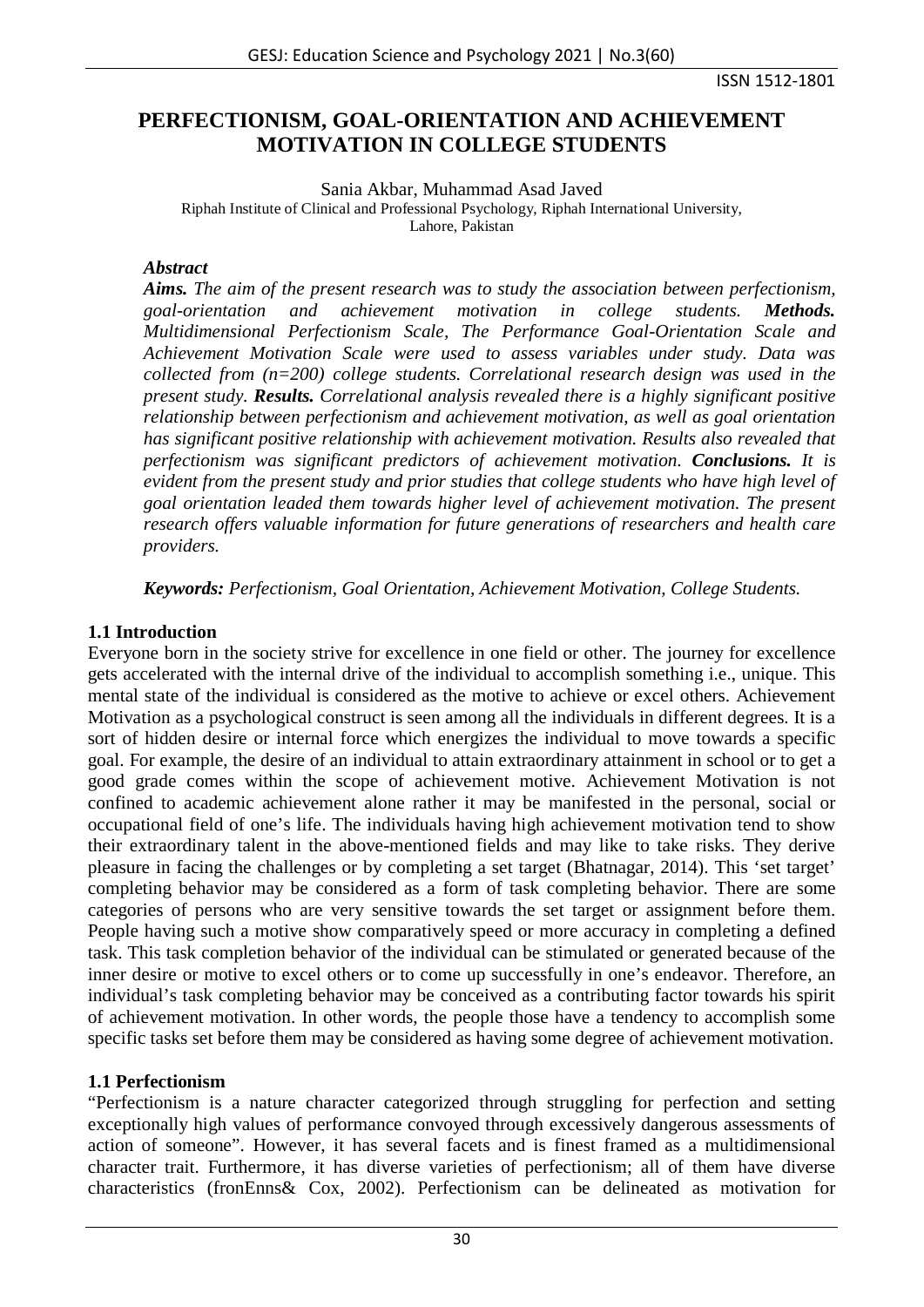#### ISSN 1512-1801

excellence (Flett & Hewitt, 2002) or the propensity to uphold or to attain irrationally sky-scraping standards (Hill, Zrull, & Turlington, 1997). Slaney et al. (2001) made a difference between normal and abnormal perfectionism in expression of person's distinctiveness by the scenery of elevated delicate principles for one's effort or conduct. Adaptive perfectionists recognized a low height of distress consequential from the divergence among their personal standards and their performance, while maladaptive perfectionists observe a high level of anguish, ensuing from inconsistency of the professed failure to meet high standards set for them.

#### **1.2 Goal Orientation**

One of the utmost appropriate and prime concepts utilized to believe that learners' educational motivation comes under achievement aim model which speculates that individuals get into academic activities to accomplish diverse aspirations, while some students are provoked to give their best as they wish to receive an "A" in the module, consequently signifying to themselves, their frien1ds, teachers, and even parents motivate them by saying that they are smart (performance method objective) (Neroni et al., 2016).

### **1.3 Achievement Motivation**

Achievement motivation being a psycho-social characteristic is more acquired than inherited. An environment which is sensitive to individuals' every tinny effort, permissive in nature and recognizes individual talent lay the foundation for the promotion of achievement motivation among the individuals. The type of environment i.e., rural, urban or tribal on the basis of their degree of opportunity provided to individual put differential impact upon the achievement motivation of the individual. Further the gender as well as the exposure of the individual to various courses of study and their future avenues also affect the degree of achievement motivation of the individual which may be categorized as arts, science or professional courses. Therefore, the gender, locale as well as stream of the students are expected to have their respective role in accelerating the process of achievement motivation of the individuals (Bhatnagar, 2014).

#### **1.4 Rationale of the Study**

The aim of the present research was to study the relationship between perfectionism, goalorientation and achievement motivation in college students. There are less studies conducted on college students with these variables in Pakistan, and that is why there is need to work on this domain to complete this gap. And the present research is an effort to fulfilling this gap. The present study was directed to assist college students to understand in what way perfectionism and goal orientation play a significant effect on the achievement motivation in college students. The main purpose of the current study was to provide insight to academic, societal and clinical setting about goal orientation and its effect on the achievement motivation of college students. Though, a positive sense of perfectionism the present study was crucial for personal's development in relations of communication, reduce stress, understandings and motivation for achievement. Therefore, the core aim of the current research is to provide insight to people, social workers and policy makers especially mental health professionals to understand that how perfectionism and goal orientation show a significant influence on the achievement motivation of college students. This insight information can be particularly useful for mental health professionals that provides mental health care services, as well as, for policy makers who make strategies and polices for better psychological wellbeing in the society.

# **2. Method**

# **2.1 Research Design**

Correlational research design was used in present study. **2.2 Sample and Sampling Strategy**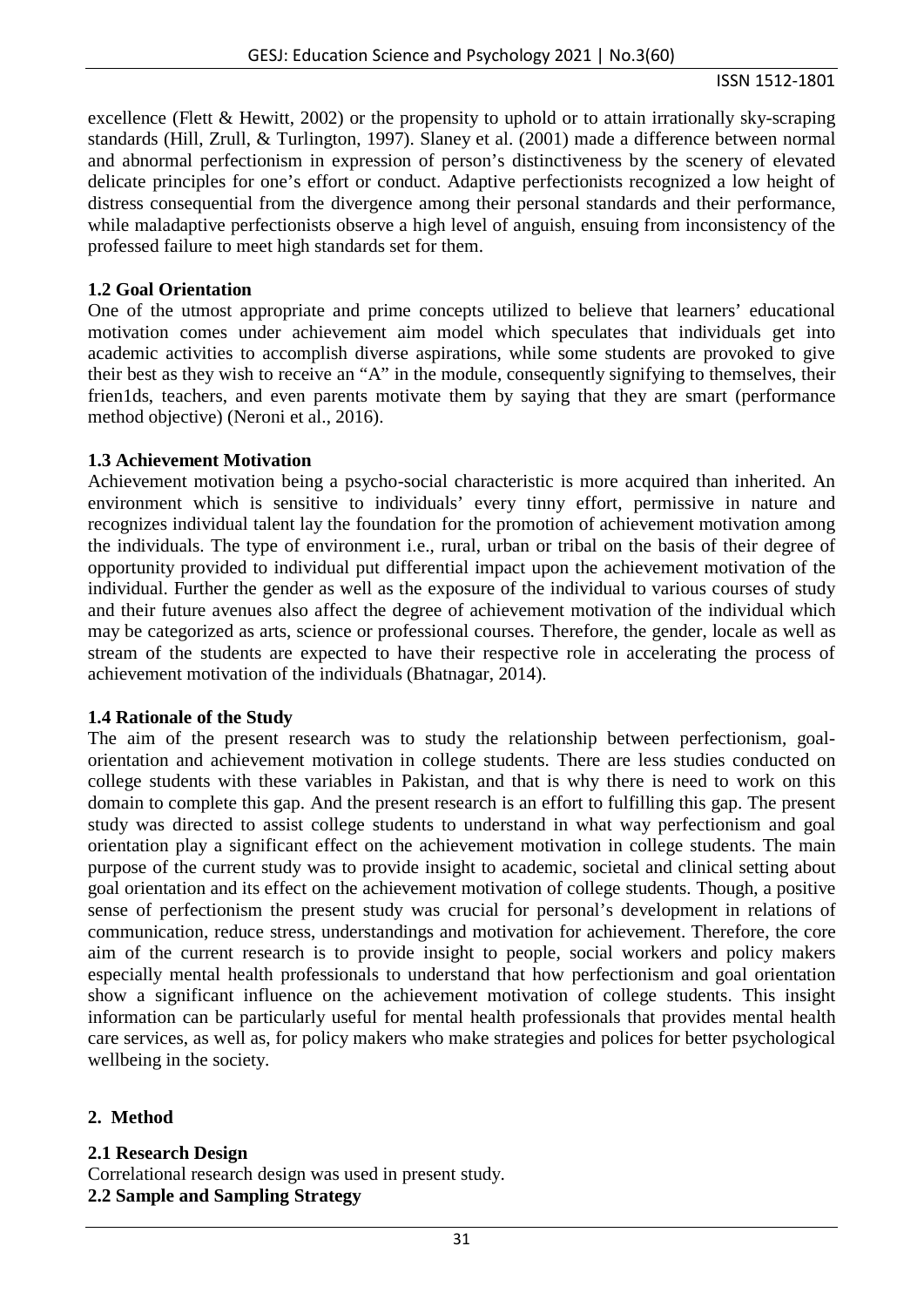Purposive sampling strategy was utilized to recruit sample of (n=200) college students.

# **2.3 Procedure**

Firstly, researcher got official ethical clearance letter from university. Consent was taken from the authors of scales. Researcher prepare the booklet comprising on the informed consent hold demographic sheet and scales, provided to the members and collect data then pilot study and main study was conducted.

# **2.4 Assessment Measures**

### **2.4.1 Multidimensional Perfectionism Scale (Frost, Marten, Lahart & Rosenblate, 1990)**

Multidimensional perfectionism scale was originally developed (Frost, Marten, Lahart & Rosenblate, 1990). This scale has 35 items. This tool used 5-point likert scale. The reliability of this instrument was ( $\alpha$ = .78).

# **2.4.2 Performance Goal Orientation Scale (Button, Matheu, & Zajac, 1996)**

The Performance Goal Orientation Scale was originally developed (Button, Matheu, & Zajac, 1996). This scale has 16 items. This tool used 7-point likert scale. The reliability of this scale was  $(α= .73)$ .

### **2.4.3 Achievement Motivation Scale (Ray, 2004)**

Achievement Motivation scale was originally developed by Ray (2004). This scale has 20 items and this tool used 3point likert scale. The reliability of this tool was ( $\alpha$ = .70).

# **3. Results**

### **Table 1**

*Pearson Product Moment Correlation Analysis between Study Variables in College Students (n=200)*

| <b>Variables</b>              |                          |                          |                          |
|-------------------------------|--------------------------|--------------------------|--------------------------|
| Perfectionism                 | $\overline{\phantom{0}}$ | .06                      | - 35<br>.J 1             |
| <b>Goal Orientation</b>       | $\overline{\phantom{a}}$ | $\overline{\phantom{a}}$ |                          |
| <b>Achievement Motivation</b> | $\overline{\phantom{0}}$ | $\overline{\phantom{0}}$ | $\overline{\phantom{0}}$ |

\*\*  $P < 0.01$ , \* $P < 0.05$ 

Results showed that perfectionism has significant ( $p < .05$ ) positive relationship with achievement motivation in college students. However, goal orientation has significant ( $p < .05$ ) positive relationship with achievement motivation in college students.

### **Table 2**

*Hierarchal Regression Analysis Used to Predicting Achievement Motivation (n=200)*

|                         | <b>Achievement Motivation</b><br><b>College Students</b> |            |  |
|-------------------------|----------------------------------------------------------|------------|--|
|                         |                                                          |            |  |
| <b>Predictors</b>       | $\Delta$ R <sup>2</sup>                                  |            |  |
| Step 1                  | $37^{**}$                                                |            |  |
| Perfectionism           |                                                          | $.30^{**}$ |  |
| Step 2                  | .37                                                      |            |  |
| <b>Goal Orientation</b> |                                                          | .01        |  |
| Total $\mathbb{R}^2$    | 44%                                                      |            |  |

*Note:*  ${}^*p < .05.$ ,  ${}^*p < .01.$ ,  ${}^{**p}p < .001.$ 

a. Dependent Variable: Achievement Motivation

b. Predictors in the Models: Perfectionism, Goal Orientation.

Results revealed goal orientation was significant (p<.05) predictor F (20, 179) = 5.39 p < .05, R<sup>2</sup>= .37 and accounted for 37% of variance in achievement motivation.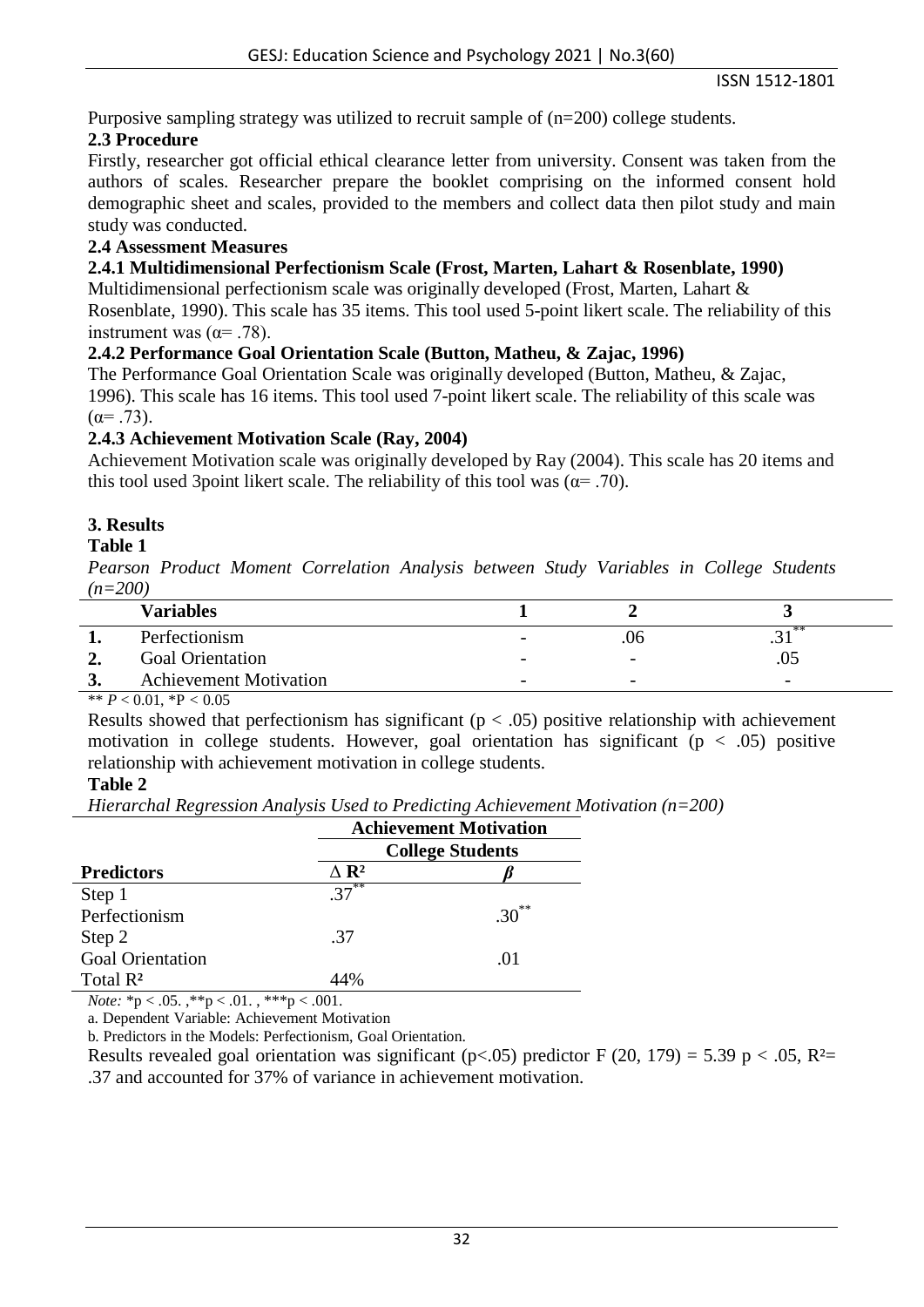### **4. Discussion**

Results of the present research revealed perfectionism has significant positive relationship with achievement motivation in college students. Another research was directed by Farkas (2014) to examine the association between facets of perfectionism and assess emotive happiness, achievement motivation, and feelings. Findings showed significant negative association between negative perfectionism, emotions and achievement motivation. Moreover, a research was conducted to examine the association between perfectionism and coping styles with achievement motivation in students. Results indicated among three extents of perfectionism, two extents of self-oriented perfectionism and publicly set perfectionism have an important association with achievement motivation (Khazaei, Esmaeilpoor & Eslami, 2008).

In addition, results of the present research showed goal orientation has significant positive relationship with achievement motivation in college students. Another study was conducted by Park and Jeong (2015) to measure the relationship between goal orientation and achievement motivation among 200 South Korean students. Results revealed goal orientation was significantly correlated with achievement motivation among students.

Furthermore, findings also revealed perfectionism was significant predictor of achievement motivation in college students. Another study was conducted by Kristie and Neumeister (2004) to considerate the association between perfectionism and achievement motivation in gifted college learners. Findings revealed perfectionism was considerably influence achievement motivation of students. One more research was conducted by Fletcher (2012) to assess prediction between perfectionism and achievement motivation in non-gifted students. Consequences revealed perfectionism was the significant predictor of achievement motivation in students.

### **4.1 Limitations and Recommendations**

The sample size of current study was 200. And the sample of current research was short for better understanding. A huge sample size would permit researchers to have more data to evaluate which would provide a better understanding of the topic. It will also improve the validity and reliability of study. When a research is directed with a small sample size there is more margin of error which decreases the validity.

#### **4.2 Conclusions**

It is evident from the present study and prior studies that college students who have have high level of goal orientation leaded towards them to higher achievement motivation. It is important to understand how these college students are able to adapt to various changes in their lives, and how environmental, physiological, and psychological factors may affect student's perfectionism and achievement motivation. My hope is that the present research will offer valuable information for future generations of researchers and health care providers.

#### **Acknowledgement**

Working on this research has been both a wonderful and overwhelming experience. We are grateful to so many good people for ensuring the time we have spent working on this project has been an unforgettable experience. First of all, we would like to thank our supervisor and our family for the exceptional support, care and encouragement they have given us during these past months. Without their guidance and constant feedback, this project would not have been achievable. We are really gratefully acknowledging the support which we received from the Riphah International University, Lahore, Pakistan that has ensured the completion of this project. We are thankful to the participants who by agreeing to participate in this research and made this project possible.